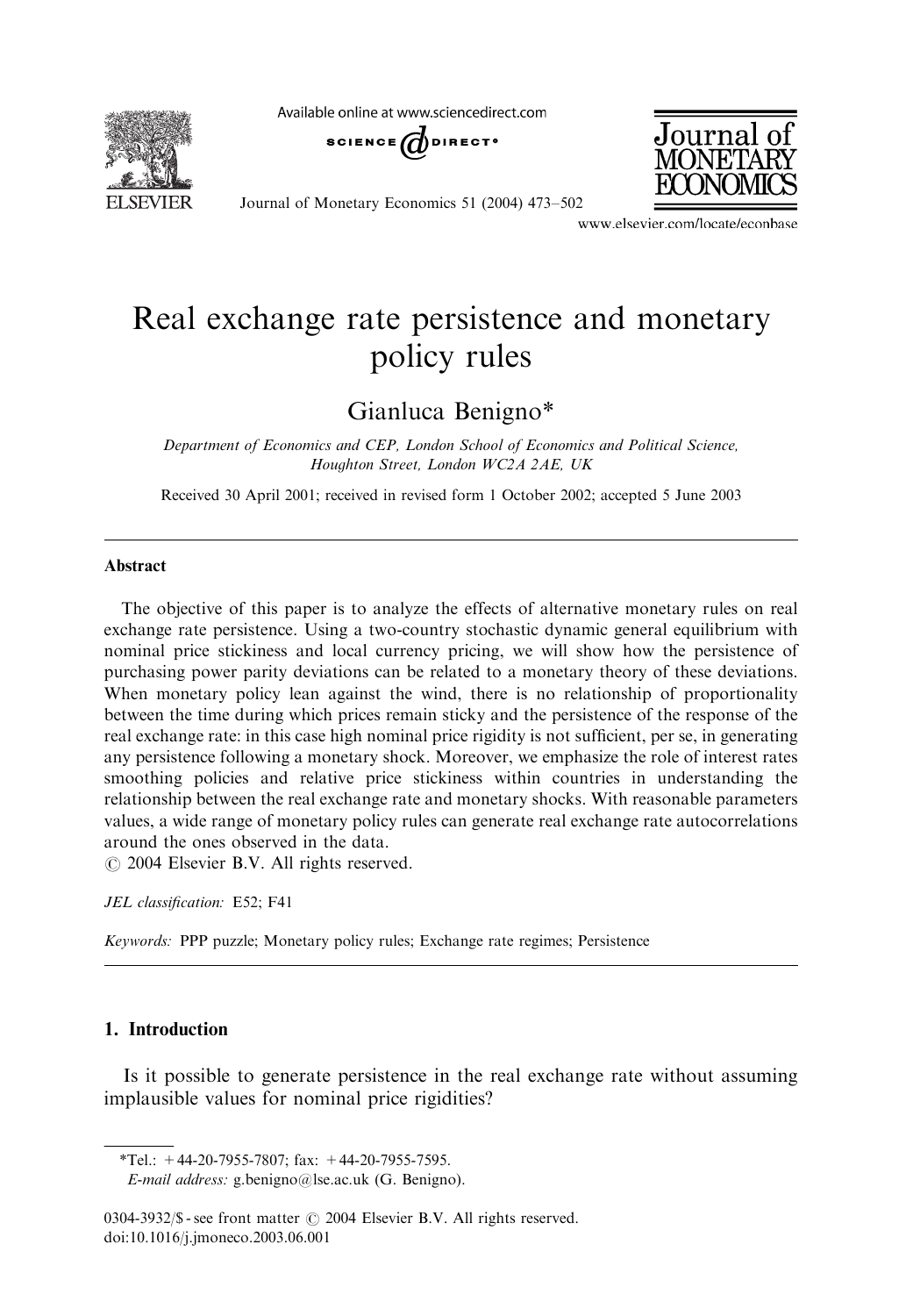Recently several papers have attempted to address the issue of large and persistent deviations of the real exchange rate from purchasing power parity (PPP). As [Rogoff](#page--1-0) [\(1996\)](#page--1-0) underlines, short-term exchange rate volatility can be explained in terms of monetary shocks while the rate at which PPP deviations dampout may be rationalized if real shocks are predominant.

How is it possible to reconcile in a common framework, the enormous short-term volatility of the real exchange rates with the extremely slow rate at which shocks appear to damp out? This is the purchasing power parity puzzle.

Models based on sticky prices are one explanation offered for these real exchange rate movements: monetary shocks induce an immediate change of the nominal exchange rate that translates into a change in the real exchange rate as long as national prices adjust slowly. In this spirit, the papers by [Bergin and Feenstra \(2001\),](#page--1-0) [Chari et al. \(2002\),](#page--1-0) [Kollmann \(2001\)](#page--1-0) and [Tille \(1998\)](#page--1-0) have shown how implausibly long-lasting contracts are needed in order to generate the observed persistence.

The purpose of this paper is to show that the persistence of PPP deviations is not necessarily inconsistent with a monetary theory of these deviations. In particular we explore the role of a systematic monetary policy behavior, modelled through interest-rate feedback rules, in rationalizing the observed dynamics of the real exchange rate.

We will demonstrate that, under systematic monetary policy, while price stickiness is a necessary condition for monetary shocks to have real effects, high nominal price rigidity is not sufficient, per se, in generating any persistence following a monetary shock. This result implies that, when monetary policy leans against the wind and as long as monetary shocks are serially uncorrelated, the real exchange rate does not exhibit any persistence no matter how high is the degree of nominal price rigidity.<sup>1</sup>

How is then possible to generate persistence?

We highlight the role of two new factors in explaining the observed persistence in the real exchange rate. When monetary policy is conducted in an ''inertial'' way, i.e. the adjustment of the instrument toward its target is smoothed over time, then the real exchange rate exhibits persistence because, through the interest rate differential, its adjustment is also smoothed over time.

Moreover, we emphasize the role of the relative duration of nominal contracts within countries in understanding the relationship between the real exchange rate and monetary shocks. Inertia in relative prices (e.g. in the ratio of imported versus domestically produced goods) can be generated when the expected duration of the corresponding nominal contracts is different. Relative prices' inertia induces inertia in the inflation rates and this transfers into a persistent behavior of the real exchange rate.

After calibrating the model, we illustrate how various rules are able to replicate the autocorrelation observed in the data. We do not assume high nominal price rigidity: the maximum expected duration of a price is of five quarters. For a wide range of rules, we obtain an autocorrelation coefficient that varies around 0.78. These rules

<sup>&</sup>lt;sup>1</sup>A related result is obtained for GNP persistence by [West \(1988\).](#page--1-0)